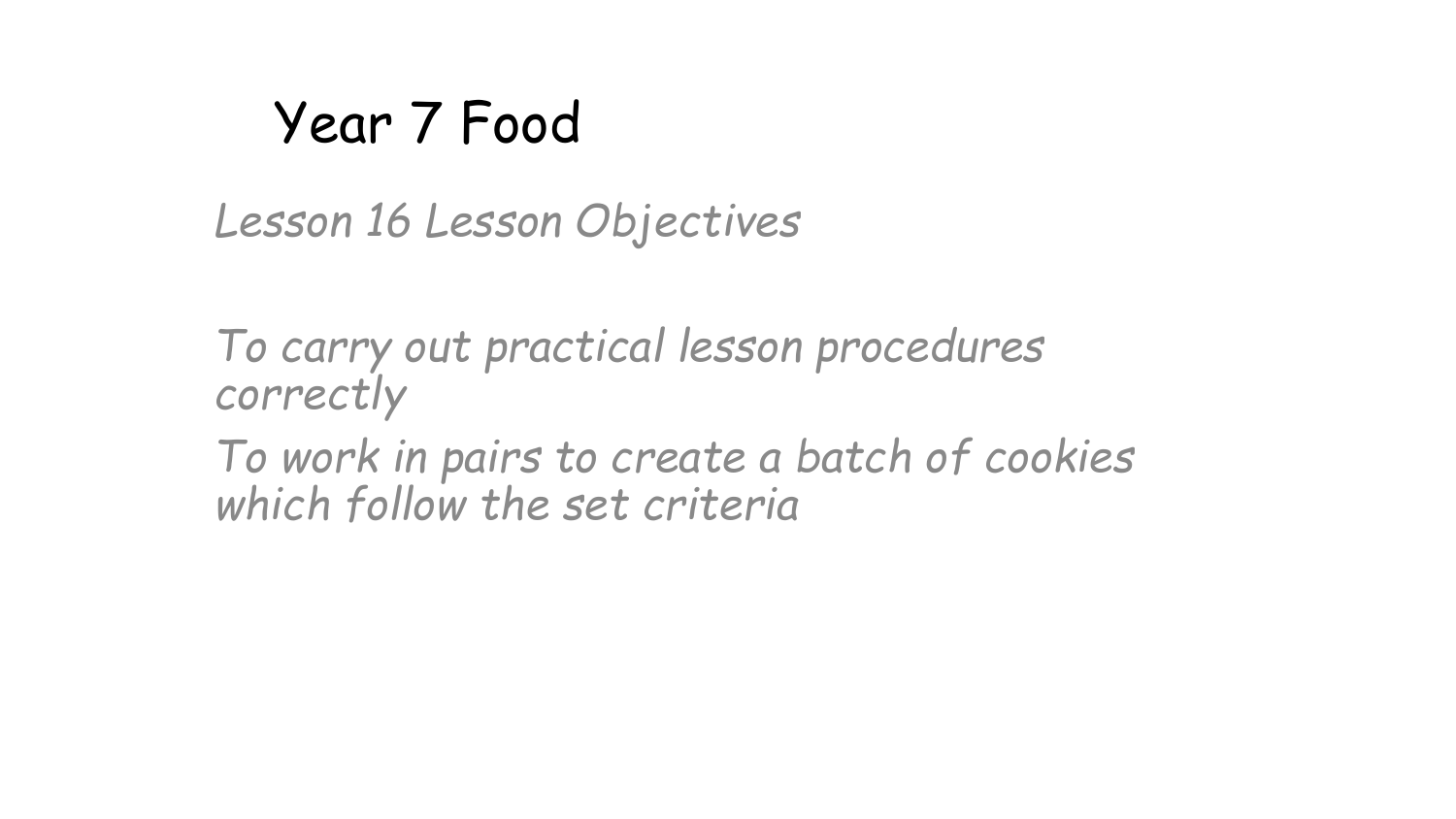# Activity



Planning for Team Work

As a team, you are to make a batch of biscuits which will be judged on quality and presentation!!



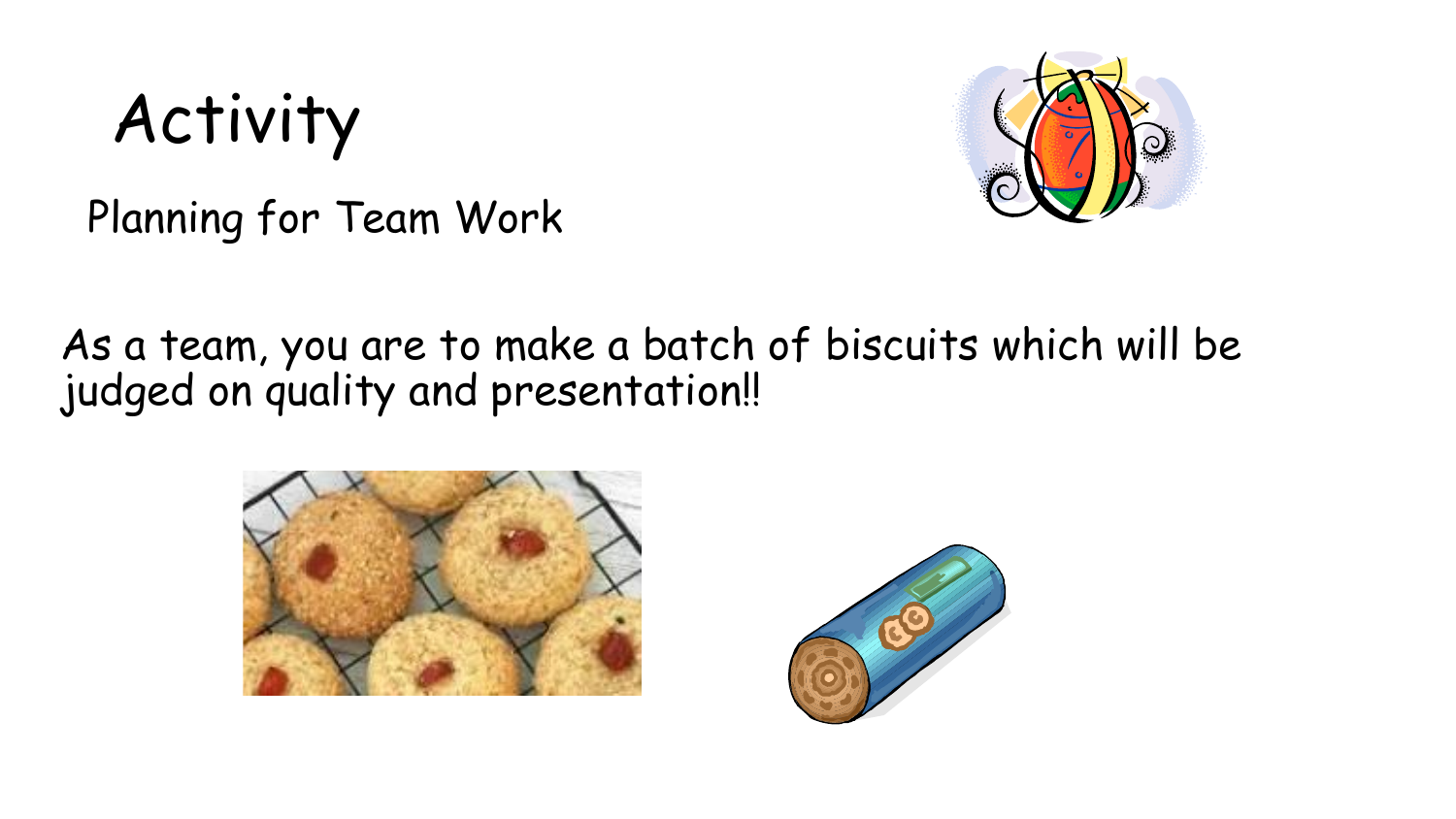Specification The biscuits must be:

Vanilla flavoured Round in shape All equal shapes and size golden brown finish Soft texture Decorated effectively

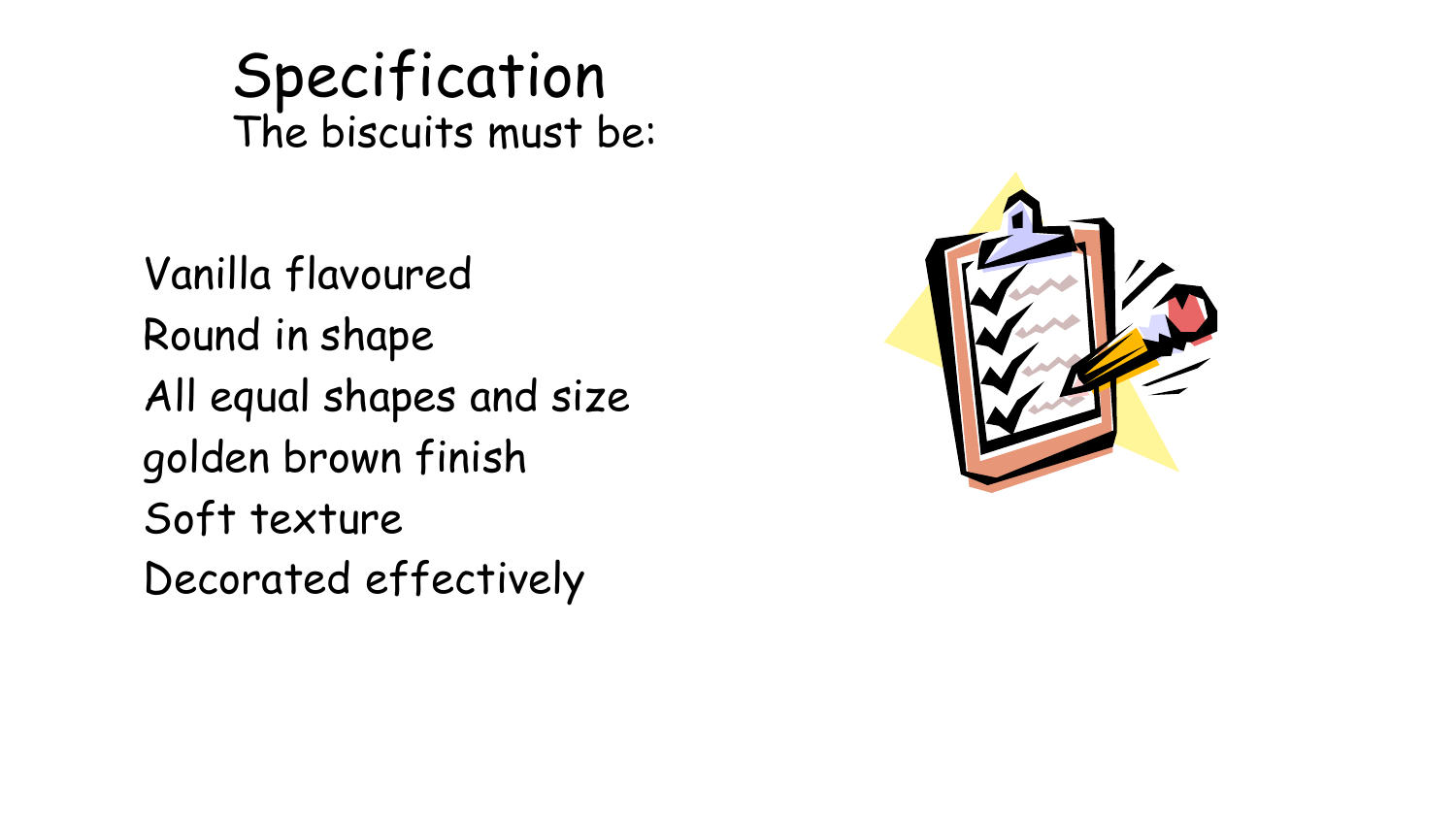# The Recipe is:

- The **Recipe** is:
- 110g butter or margarine
- 75g caster sugar
- 1 egg
- 1 tsp vanilla essence
- 175g Self Raising flour
- Oats or desiccated coconut
- Dried fruit for decorating eg glace cherries
- •
- TIPS: Light brushing of vegetable oil on baking tray Oven temperature 180ºC
- Shelf top

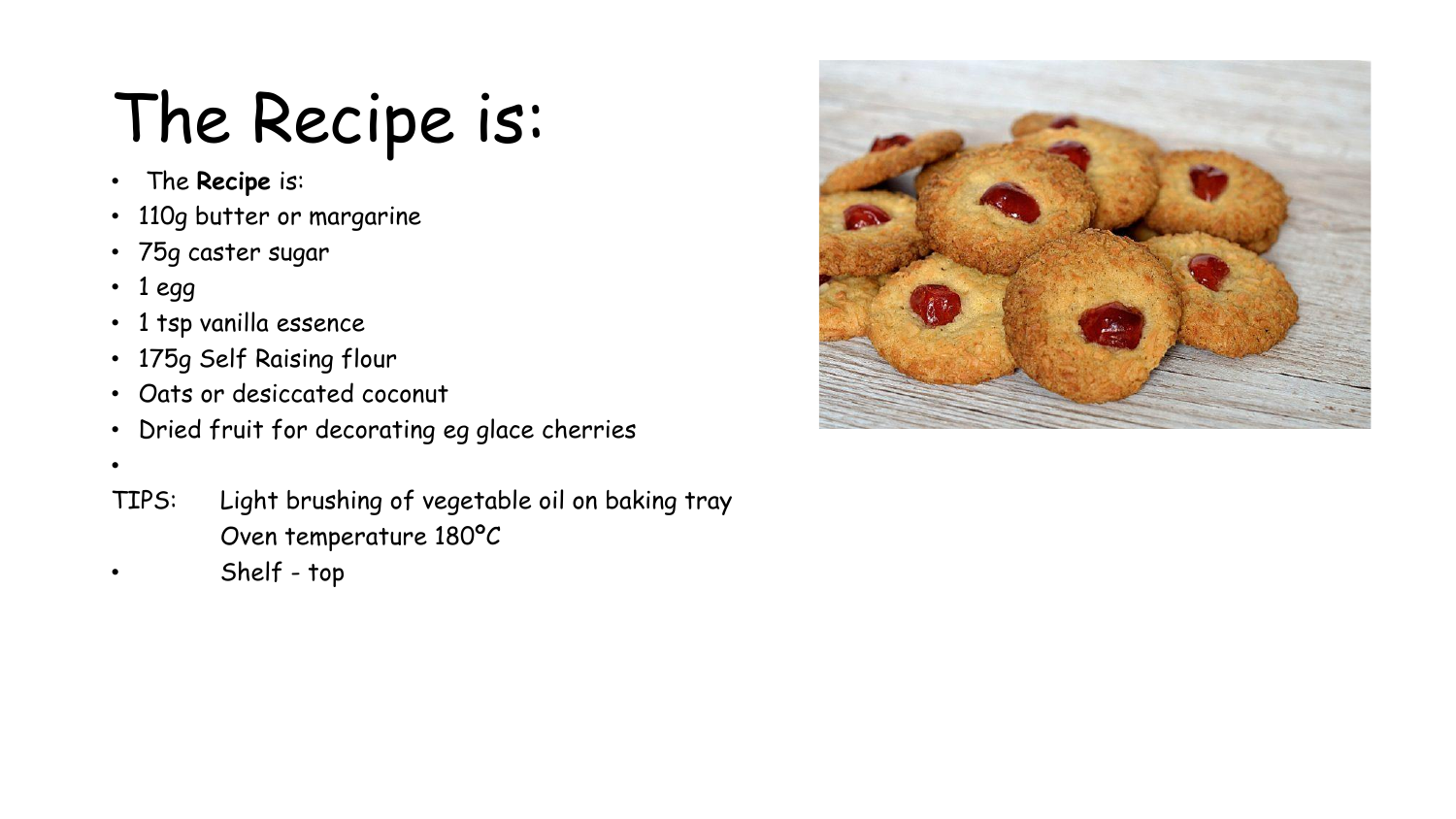## Method

- Pre-heat your oven to  $170^{\circ}$ c (or  $160^{\circ}$ c for a fan assisted oven) and grease a couple of baking trays with some butter.
- Cream together the sugar and butter until light and fluffy. Add the vanilla and cream until combined.
- Stir in the flour and mix until combined into a dough.
- Divide the dough into 20 pieces and with wet hands, roll each piece into a ball before rolling in coconut.
- Place each coconut ball onto your pre-greased trays, leaving a bit of space between and gently préss each đown a little with your fingers. Top each biscuit with a small piece of cherry.
- Bake in your pre-heated oven for 15 minutes until golden.
- Leave on trays until cool enough to touch before transferring to a wire wrack to cool completely.